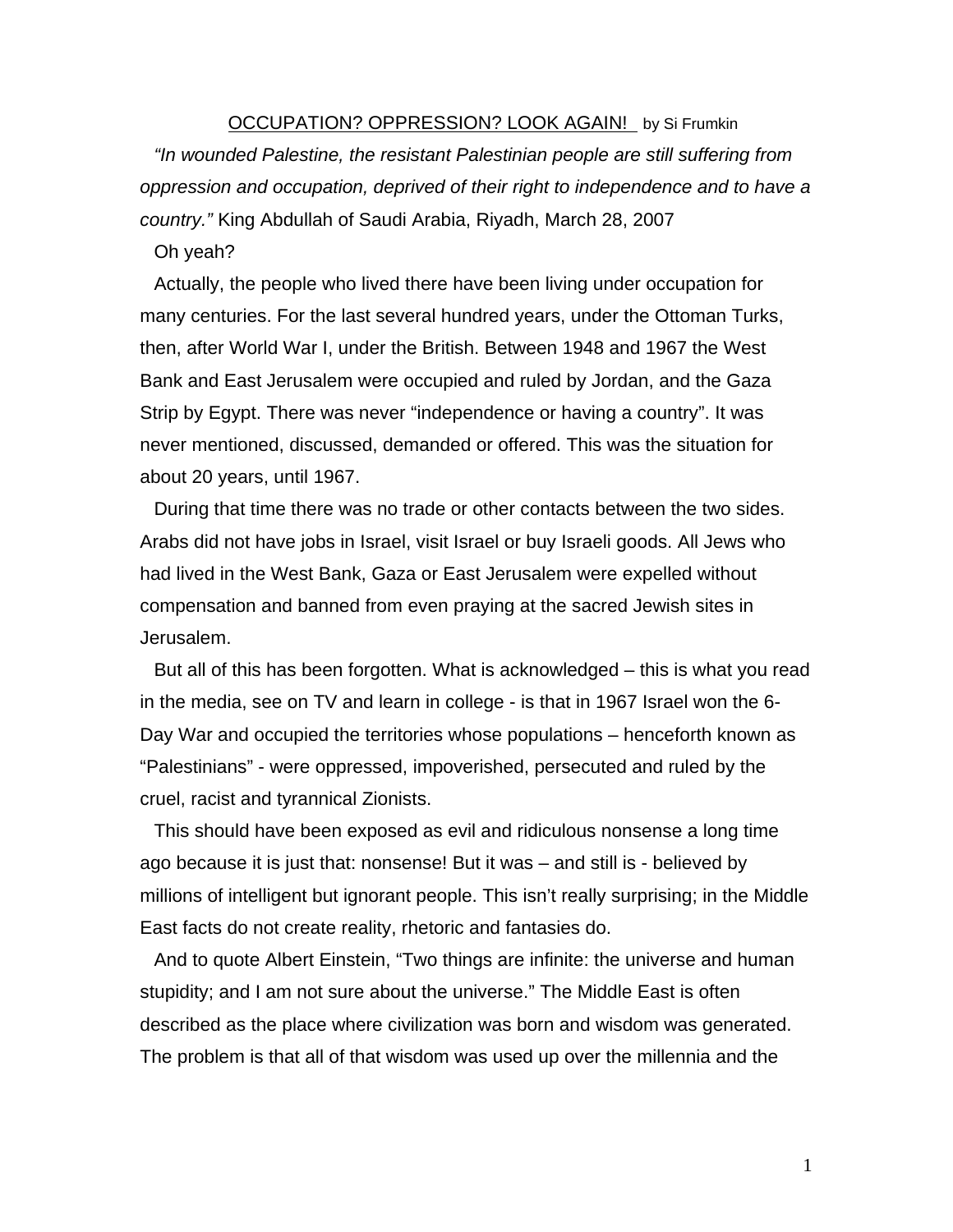region is now the ultimate repository of inexplicable, boundless and incomprehensible stupidity.

So, let's take a look at the facts of the oppressive and cruel Israeli occupation, OK?

- In 1967, when the "cruel occupation" began, most of the working age population in the territories was unemployed, living on international humanitarian handouts.
- Within 20 years, close to 2000 industrial plants, employing almost half of the work force were established. The number of Palestinians employed in Israel rose from zero in 1967 to 66,000 in1975, and 109,000 by 1986; this accounted for 35% of the employable population in the West Bank and 45% in Gaza.
- During the 1970s, the West Bank and Gaza constituted the fastest growing economy in the world – ahead of such "wonders" as Singapore, Hong Kong and Korea, and substantially ahead of Israel itself. The GNP expanded tenfold between 1968 and 1991 from \$165 to \$1,715 – *compared to Jordan's \$1,050, Egypt's \$600, Turkey's \$1,630 and Tunisia's \$1,440.* By 2000, Palestinian per-capita income was almost *double Syria's, more than 4 times Yemen's, and ten times that of Jordan.*

But man doesn't live by bread – or earnings - alone – what about health, education, living conditions?

• During Israeli occupation, mortality rates fell by more than 2/3rds. Life expectancy rose from 48 years in 1967 to 72 in 2000 (compared to 68 in all Middle East and North Africa). Infant mortality was reduced from 60:1000 live births in 1967 to 15: 1000 in 2000 *(Iraq-64; Egypt – 40; Jordan – 23; Syria – 22).* 

• In 1986, 92.8% of West Bank and Gaza had electricity around the clock as compared to 20.5% in 1967; running water in dwellings: 85% in 1986 and 16% in 1967; gas ranges: 83.5% in 1986 and 4% in 1967.

• The number of school children grew by 102%, number of classes by 99% - while the population grew only by 28%! By 1990, there were 7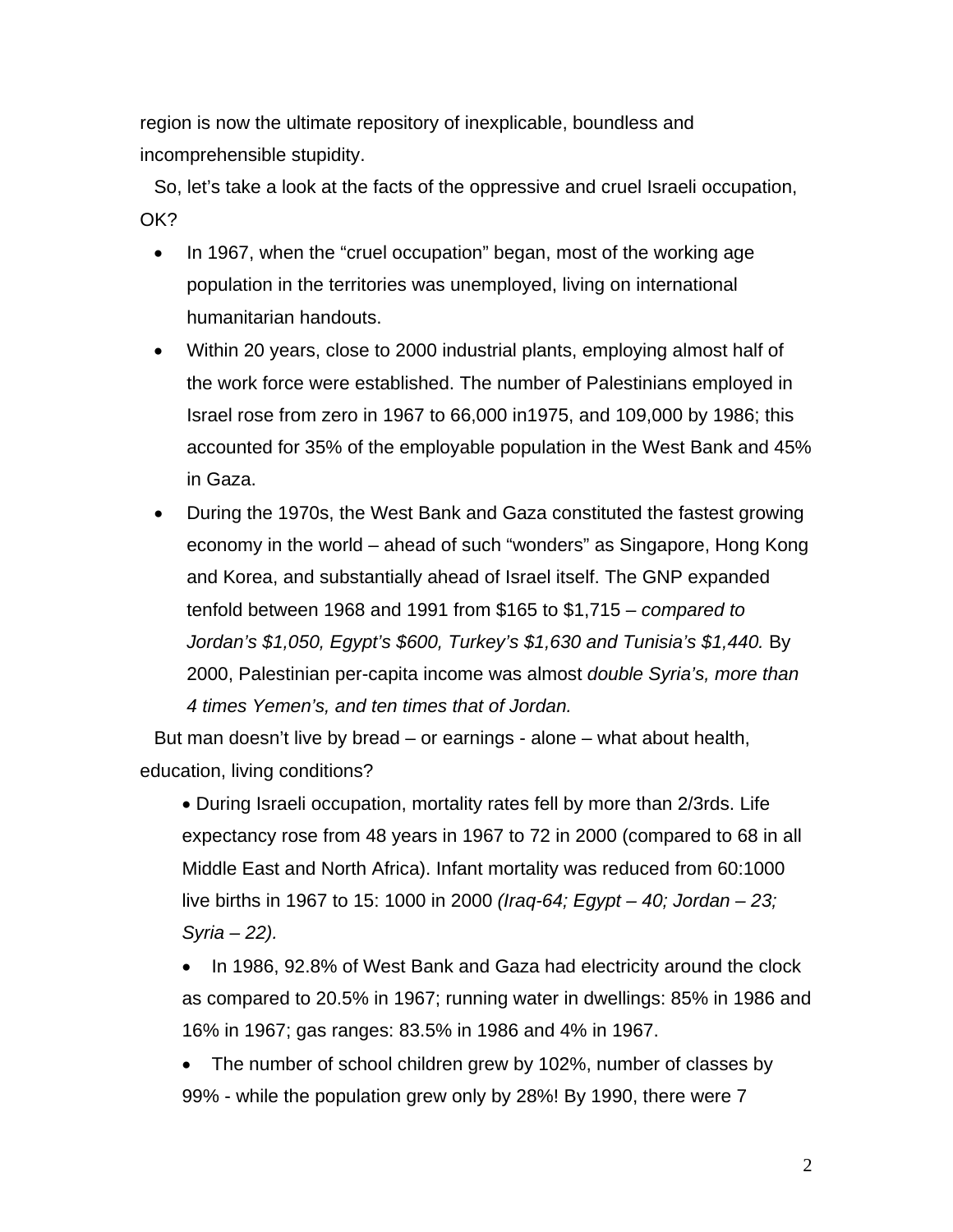universities where there were none before and illiteracy dropped to 14% of adults (*Morocco-69%; Egypt – 61%; Tunisia – 45%; Syria – 44%).* 

And so on, and so forth – life was better, people were healthier and better off – so what's the problem, you may ask? Is this what a cruel and oppressive occupation is?

And how have things changed since the current intifada began?

Here is as quote Salam Fayyad, the minister of finance in the Palestinian unity government in a L.A.Times column on March 31, 2007: "*Today, almost two-thirds of the Palestinian population lives in poverty, with per-capita income at 60% of its level in 1960."* So wasn't it stupid to kill the Israeli cow?

Well, if you believe Einstein, human stupidity can be infinite, especially in the Middle East. In a recent article I quoted the joke about the man who is upset that his neighbor has a cow and he doesn't. He asks God for help? When an angel shows up and asks if he would like God to give him a cow he scoffs: "No. Just kill the neighbor's cow, OK?" The joke is much more sad than funny because it is so very true.

There was a recent "feces tsunami" in Gaza. A sewage reservoir collapsed and flooded the area. People drowned in their own feces because the system hadn't been repaired or maintained. I now expect a campaign to blow up Israeli waste processing plants in retribution. I also am sure that the offer of help from the Israeli army will not be accepted or appreciated, and that expensive weapons, rockets, antitank mines and explosive devices will continue to be purchased while the population drowns in its own toxic waste.

Another recent evidence of infinite stupidity is the destruction of hothouses built and managed by Israel that provided flowers and fruit for export to Europe and elsewhere. They were purchased by well-meaning American Jews and transferred to the Palestinians in pristine condition only to be destroyed, mutilated and stripped when the Israelis withdrew.

Israeli withdrawals and corrupt self-rule brought the conditions almost all the way back to where they were prior to 1967, when occupied by their Arab Muslim brothers. Currently, a major complaint by Palestinians and their supporters is that